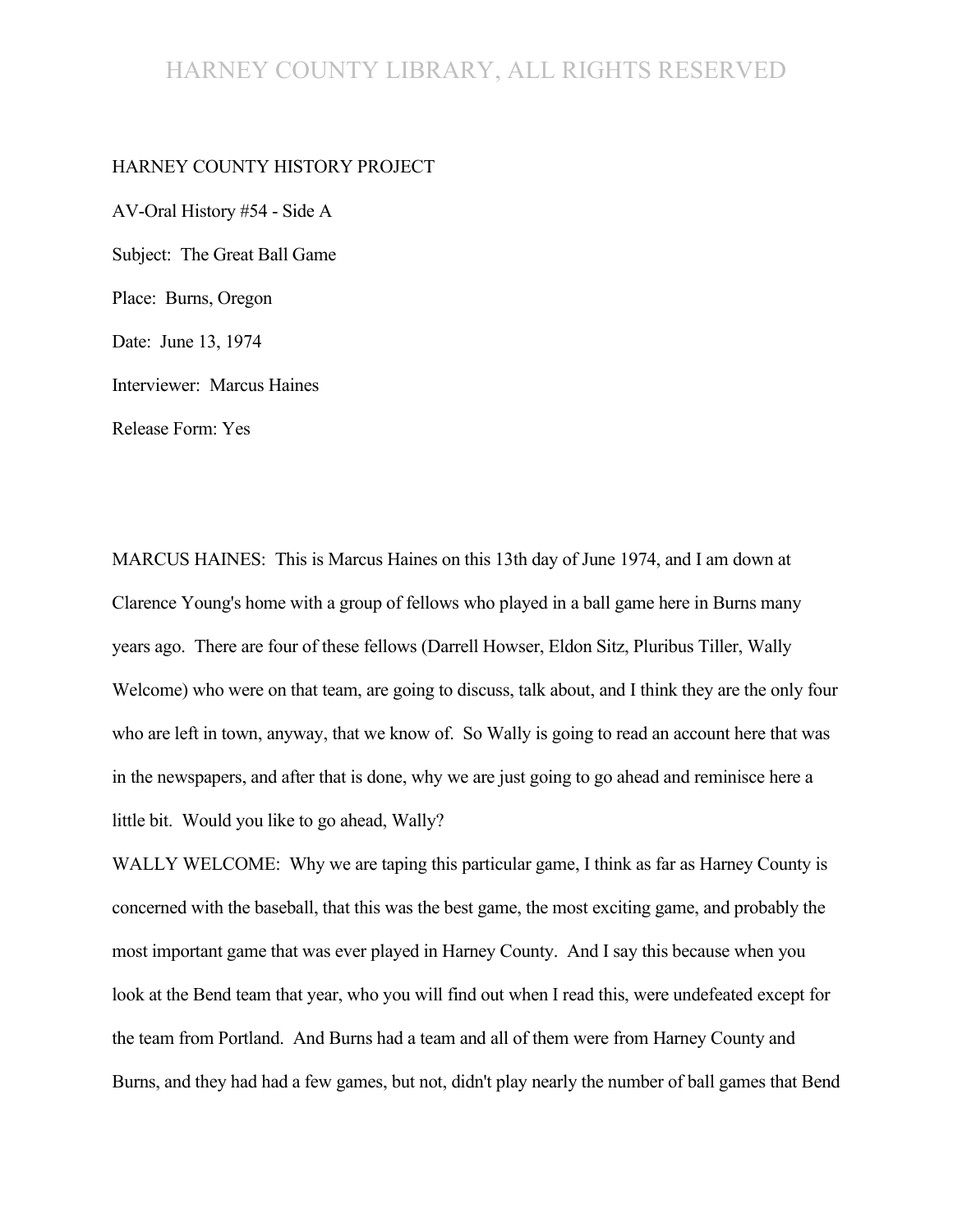did. And so this game was played on the Sunday after the Round Up was over, and they had a \$500 baseball tournament. And the teams that participated were the Grant County All Stars, and the Pendleton Indians, and the Bend Elks, and Burns. And Burns beat the, they played the mornings of the Round Up. In other words, on that Thursday morning, Burns played and defeated the Grant County All Stars, and on Friday morning Bend defeated the Pendleton Indians by, they were ahead by 20 something to nothing, and they stopped the game at five innings. That's how one sided that game was. So that matched on Sunday, the 12th of September 1926, the two teams in the finals, which was Burns and Bend.

And a group from Bend had came over the night before and they were betting all kinds of bets, I mean they were so sure the Bend team was going to win. One of whom was Hugh O'Kane, that owns those buildings where the Cashman Store was in Bend, the McGill Drug and office buildings upstairs, which was one of the key blocks in the town of Bend at that time, and the building is still there. And another one was Charlie Carroll, and if you want to think back of the amount of money that they came over with to bet, (\$1700) and they were a betting 4 to 1, 5 to 1, that Bend would double the score. That Curley Fuller would strike out 20. He was pitching for the University of Oregon, and they had had Art Parker out of Jefferson High School, who had signed with the Los Angeles Angels of the Coast League, and that was the type of ballplayers that were imported into Bend.

So, when they came over that particular day, there was a large crowd and the game was played on, at that time, which is a field originally known as Miller Cove, and later they called it the North Burns Field, and it's still the Veterans Memorial Field today.

So at this time, I will read an account of this, which was taken from the Burns News a week later: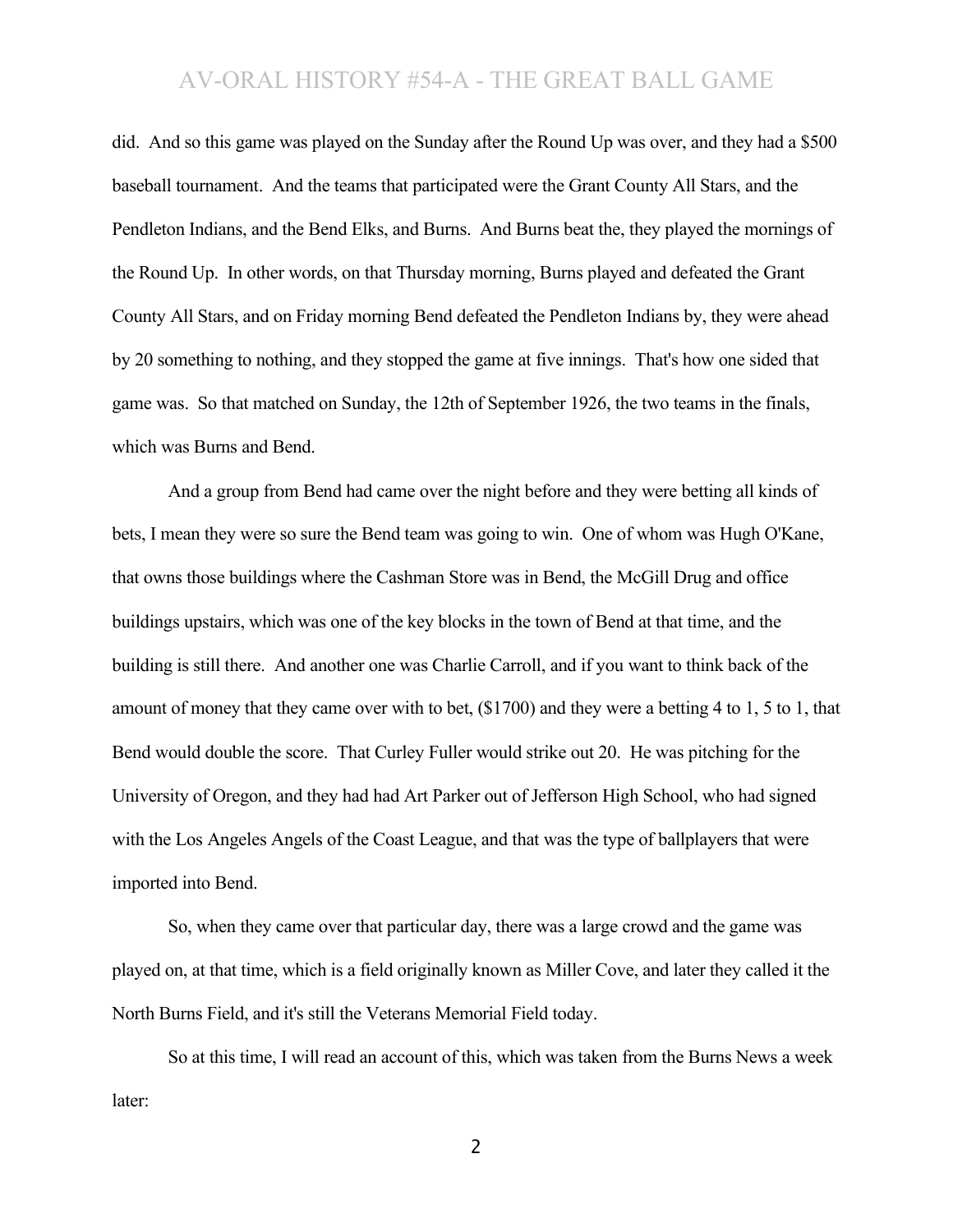"Upsetting betting odds of 4 to 1 and an ample Bend confidence engineered by defeat of the Portland Union Pacific team and a win over Harrisburg for the state semi-pro championship, Burns, Sunday defeated Bend Elks by a score of 5 to 4 in the finals of the \$500 baseball tournament held here in connection with the Sixth Annual Harney County Round-up.

"Victory came to Burns in a frenzied last half of the ninth, when Sheriff Clarence N. Young, first baseman, broke a 4 to 4 tie by scoring the winning run on a passed ball. To stage a batting rally in their half of the ninth, Bend had to displace Geenty, regular catcher and had sent Dripps in as a pinch hitter. This strategy enabled Bend to score two runs but succeeded only in tying the score. Jess Tetethrow took over the receiving job for Bend. Young, first man up in the final inning, swung at three, but made first and second nevertheless, because Tetethrow, in the unaccustomed place, dropped the third strike an overthrow in an attempt to cut off Young at first. Young was placed in a position to score when advancement was made possible a minute later while Siler, batting for Musick, being put out at first, Fuller to Allen.

"Several hundreds of Bend dollars are reported to have found Burns pockets as a result of the 4 to 1 bets made by Bend supporters. Lesser amounts wagered 2 to 1 that Bend would score a 2 to 1 ratio over Burns, also stayed in Burns.

"So did some jeopardized on the optimistic Bend belief that Curley Fuller, former high school all star hurler, would strike out at least 20 Burns batsman. He succeeded in striking out 7. O. J. Morton, Burns pitcher, struck out 5. Bend's pre-game confidence was given its first jolt by Marshall, first man up. He scored. Stokoe's error at third placed him at first, and an overthrow gave him second. Taking advantage of first inning stiffness, he stole third. He came home on another overthrow.

"Bend was held scoreless until the fifth inning when their batsman obtained a belated start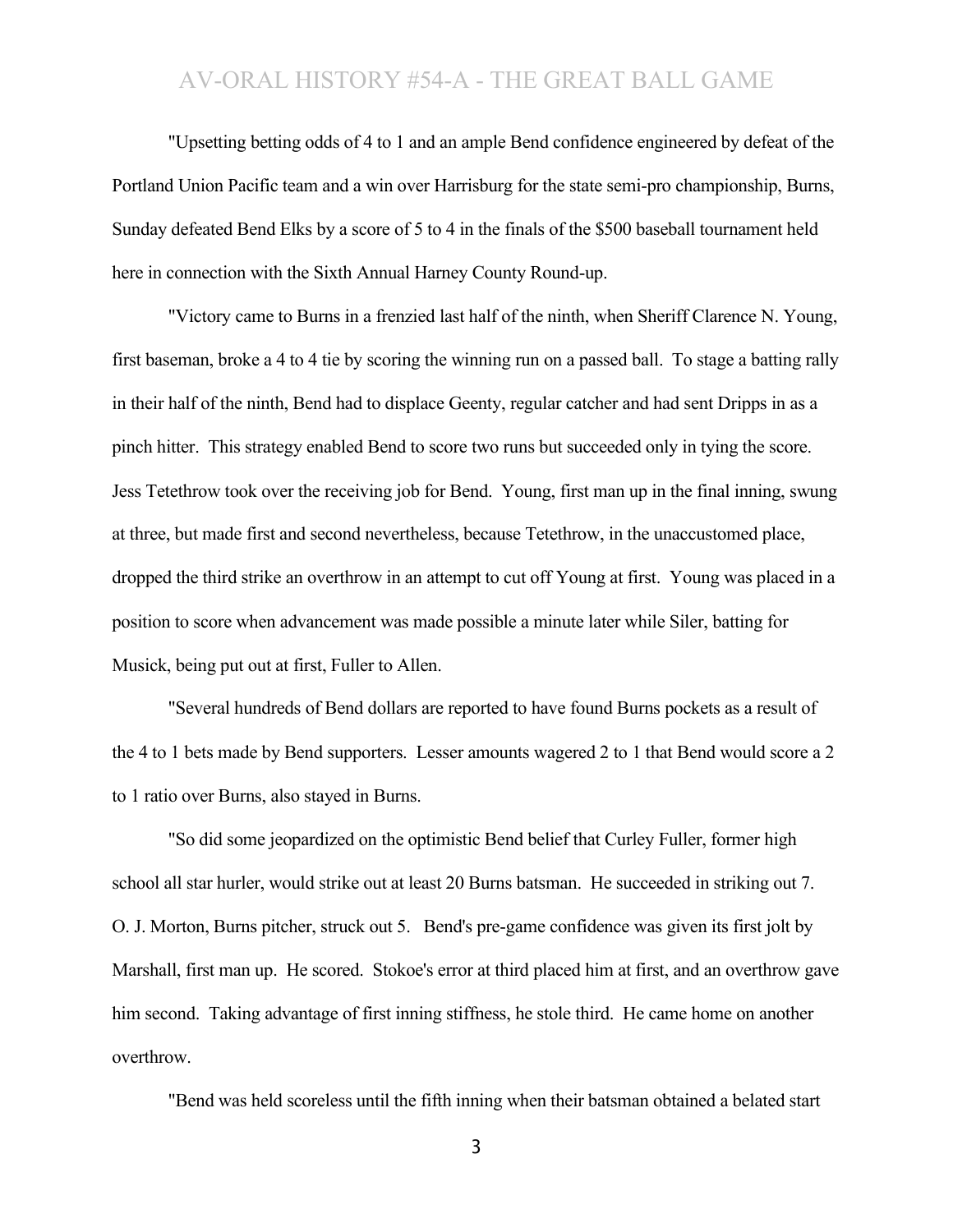and scored twice. Ford hit to Hagey in left field, one base. He scored from first on Captain Kennedy's two base hit to Tiller in center field. Kennedy then advanced to third while Stokoe was going out, Marshall to Young, and scored on Allen's one base hit to Hagey. This one score lead was overcome by Burns in their own half of the same inning, and at the same time took a new lead of 4 to 2.

"Edwards led off in the attack with a two-base drive to Tetethrow in right field. He took third on a passed ball. Musick struck out. Morton was hit by a pitched ball and went to first. Two on base, one out. Here came Marshall to usher in a period of gaiety unmatched save by Young's scoring of the winning run.

"He circled the bases bringing Edwards in and Morton, score 4 to 2. The fifth was an outstanding inning for another reason. It marked the first and last attempt of Bend to attempt to steal second base on catcher Musick. Pete Allen, Bend first baseman was the victim. Musick's throw was low and fast and was in Marshall's hands with Allen ten feet off base. Marshall waited and put it on him. Musick was not called upon to demonstrate the throw again.

"Both teams were scoreless from this point until the first of the ninth which witnessed the scoring of two runs by Bend, and resulting in a 4 to 4 tie. Dripps, batting for Geenty, hit over Hagey's head in left field for two bases. Fuller made first on a slow grounder to Young, Dripps taking third. Kennedy, following suit, a one base hit to center field, scoring Dripps and advancing Fuller to second. Kennedy took second and Fuller third when a ball was called on Morton. Stokoe struck out. One out, two on base. Parker hit a fly to Tiller in deep center. Before it could be returned after this out, Fuller crossed home to tie the score. Allen closed the inning with a fly to Tiller.

"Fuller, Bend pitcher, struck out seven, walked three, hit two. Morton struck out five; he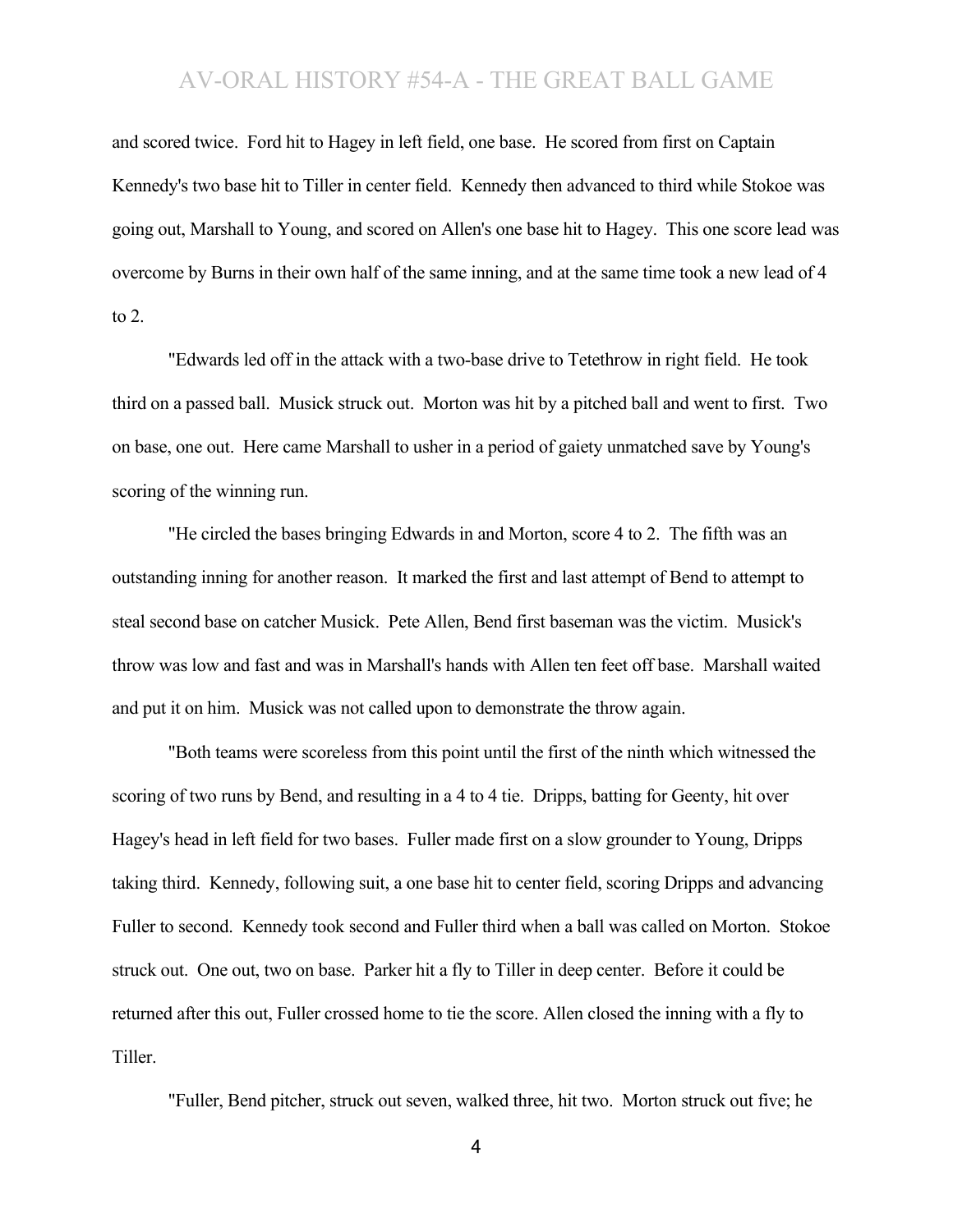gave no passes to first. Bend obtained 11 hits, Burns 2. The victory was particularly satisfactory to Burns, as pitcher Morton and each of the other members of the team are actual residents of Burns.

"The lineup in the batting order for Bend: Kennedy, center field, who is a manager; Clyde Stokoe, third base; Art Parker, shortstop; Pete Allen, first base; Brown, left field; Tetethrow, right field; Woods, second base; Dick Geenty, catcher; Curley Fuller, pitcher.

"For Burns: Dick Marshall, second base; Eldon Sitz, short-stop; Darrell Howser, right field; Earl Hagey, left field; Plurb Tiller, center field; Clarence Young, first base; Glen Edwards, third base; Ernest Musick, catcher; Mike Morton, pitcher."

Do you want these headlines read from these other papers? "Wide Publicity Earned Through Baseball Victory; Burns and Burns baseball players earned statewide publicity through the defeat here Sunday of the Bend Elks baseball team, 5 to 4 in the final game of the Round-Up Association's \$500 tournament.

"Crack Bend Elks Nine Beaten By Burns," said a headline carried by the Oregon Journal in Portland Tuesday morning. The Portland Telegram carried an account of the game furnished then by Earl Hagey. The Portland Oregonian, which furnished an account of Burns' victory over the semi-pro Elks Nine by Charles B. Foley.

The Burns team of 1926 was managed by Clifford L. (Teddy) Reed, who passed away in Burns on or about July 12, 1972. I was an honorary pallbearer at his funeral. Teddy Reed played baseball at Oregon State in about 1910 and 1911. Teddy took a degree in pharmacy in 1911, as I recall it. Felder Jones was Oregon State's coach at that time. Felder Jones was manager of the Chicago White Sox who defeated the Cubs in the World Series of 1906. Teddy also played varsity basketball at Oregon State. He was an excellent player but was somewhat overshadowed by his more famous brother, Nollie Reed, who played on the same teams.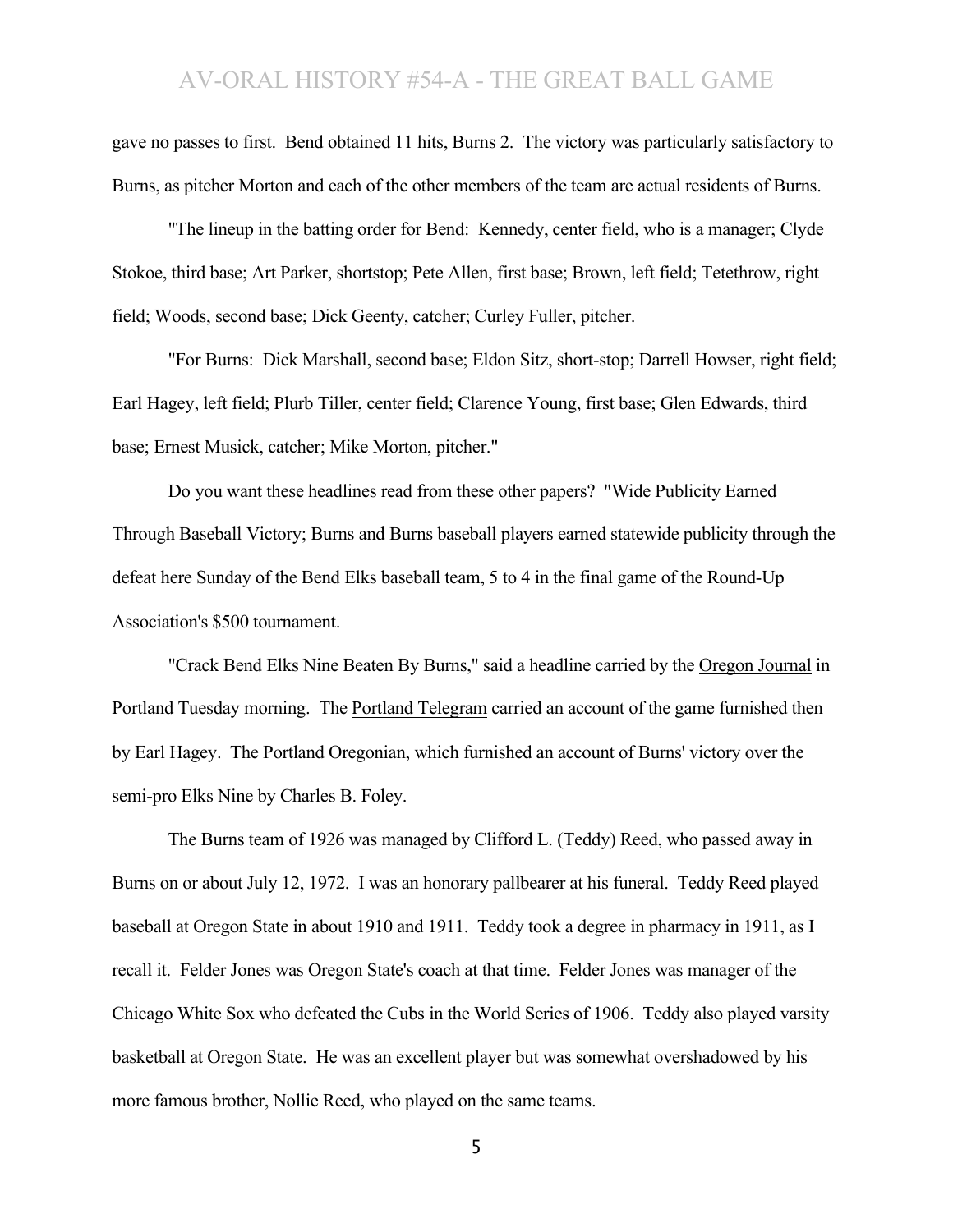Teddy operated a drug store in Burns for many years. He would have been a great coach in my opinion. He picked this Burns team from a league of about four or five teams which played in the Burns area in 1925 and 1926. Teddy was not only a keen judge of baseball talent but a great teacher. He taught me almost everything I know about baseball. The above article about the game probably was written by Doug Mullarky, later executive secretary for Governor Earl Snell. Doug was new in Burns at the time and did not give Teddy Reed the credit he deserved in selecting and managing this team.

DARRELL HOWSER: Wally, you remember one of the incidents in that ball game out there? Just after it started a little bit, Clarence Young hit a ball and went to first base, and he and Geenty had a fight the first time they met? Do you remember that?

WALLY: Yeah, I'll never forget it. I can remember Clarence was sheriff at that time.

DARRELL: That didn't make any difference to Geenty.

WALLY: I remembered you mentioned it.

MARCUS: I'm going to ask Clarence why he got in a fight with this fellow. Tell us, Clarence. CLARENCE YOUNG: Got stiff-armed. He was running down to first base, come right over the bag, and took me when I was, no chance to get him out, he had a hit. And was just walking along, and you get stiff armed there, and not looking for it, you get a pretty good jolt. So, I undertook to put my arm around his neck and go to the ground, and stick his head in the ground. But he was a football player and a little too much of a man to get him to the ground. And before either one of us got too far, too many had a hold of us and had us separated.

DARRELL: Wally, do you remember the umpire that was umpiring that game?

WALLY: Yes, his name was Cedrick Bartley, and he had a cleaning and pressing shop, which was in that old, actually in that old Dalton building, was right back of where the J. C. Penny store was.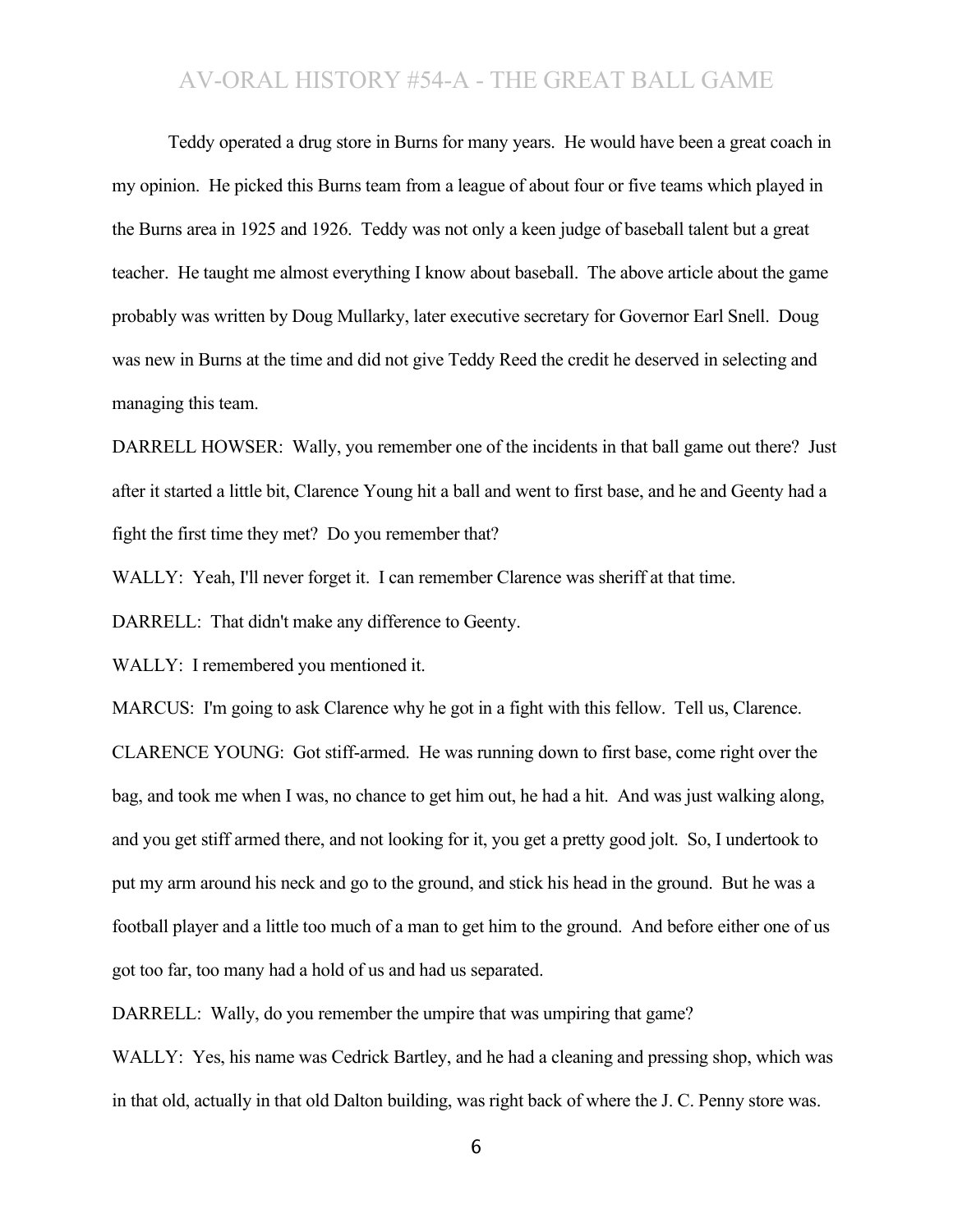And Cedrick Bartley, they didn't use, they didn't keep track of the balls and strikes in those days, they used their fingers. They didn't have a counter. And anyway in that key situation back there anyway, Morton was a little bit temperamental, you know, he was heavy, a little bit temperamental, and Morton struck Bend, one of the heavy hitters, struck him out. That would have been two out. And anyway, but Bartley said strike two, and everyone knew it was strike three, and they had a lot of commotion and everything. But he didn't change his mind. So, he got another pitch and that's the one, Darrell you remember who hit the ball.

DARRELL: Yeah, it went clear out on the hill for a home run. Just right. That was a bad one. (Laughter)

WALLY: You remember that Plurb?

PLURB: Yeah.

CLARENCE: That was Dripps, wasn't it, that hit that, wasn't that Dripps that hit that?

WALLY: Dripps hit it, I'm sure Dripps hit it. It was a long ball hit, but Morton was a little sore when they had to give him that. But he struck him out and put in a little fat, yeah.

DARRELL: Put it right over the plate, and boy that went. Well, that was a bad break for us, but then, we got a break on the Bend Elks there too, once, when Marshall come up to hit, you know, and he hit one out there on the right fielder, or someplace out in there, and it rolled into a rat hole and they couldn't find it. I don't know whether we scored a run on it, I think we did. I think we scored.

WALLY: Yeah, that is what put Burns in the lead, you see. Burns scored three runs on that. See Bend had taken the lead 2 to 1, and then when that came up it was two on, and that was probably a good double. That would have probably scored two men. But he wouldn't have gotten a home run. DARRELL: It was kinda weedy out there and it went down a rat hole and he couldn't find it.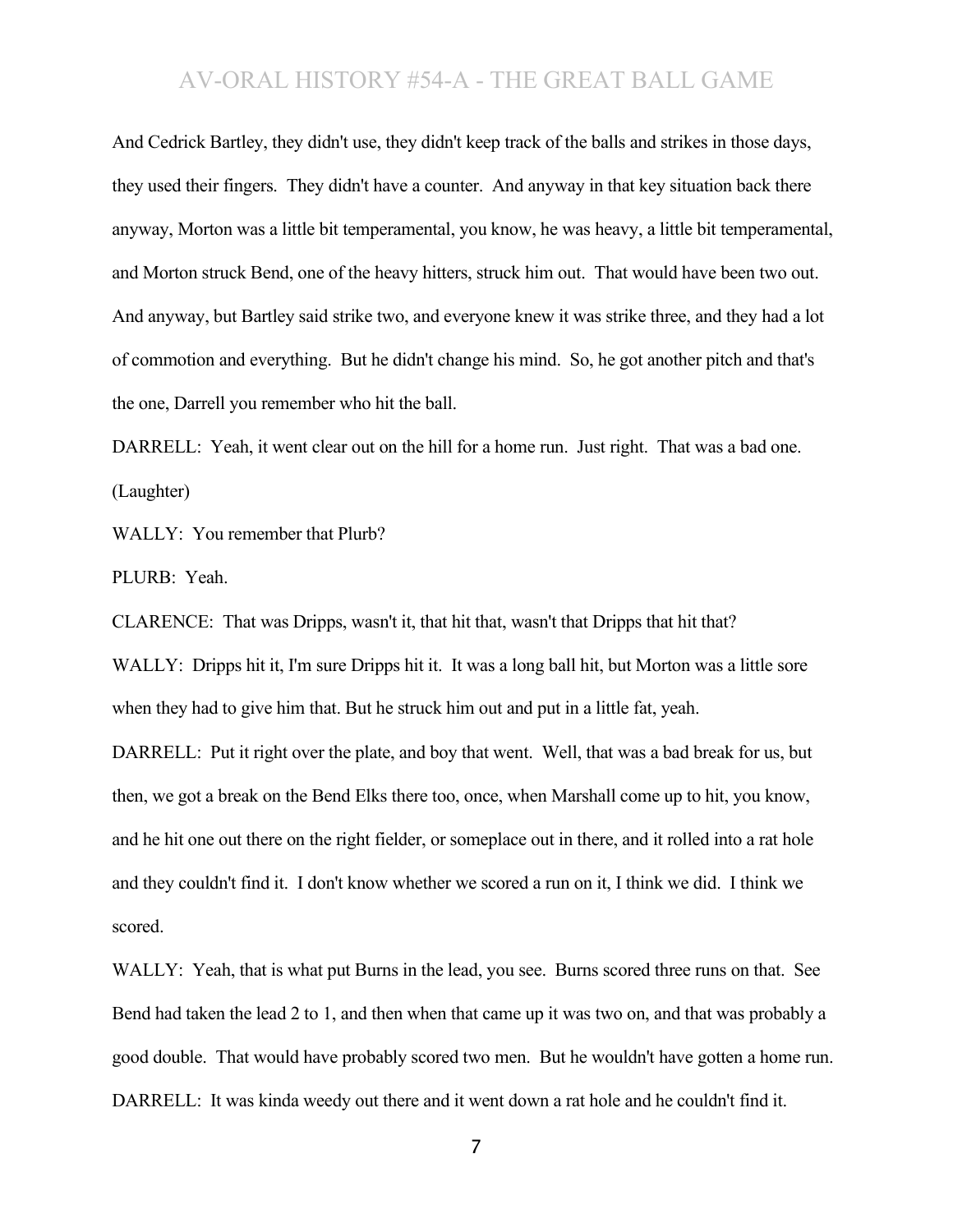#### WALLY: You remember that Plurb?

ELDON: Dick Marshall, in that game, he got on my nerves, to start out with. He'd boot them, the chances would come out there, and Dick would boot them. He'd throw the ball before he'd get it. And finally, I went over to him and said, "Will you just simmer down here. We're going to take these guys." And tried to talk him out of it. And that's when he come in and got the home run, it was right after that.

DARRELL: Right down a rat hole ...

ELDON: And I know afterward, and he hunted me up, and he said you sure ---

DARRELL: Well, I tell you, there were a lot of happy people, Burns people there after that game. There was one little incident there that I remember so much as the old man Jetley, you remember him? Old man Jetley there. He was quite a baseball fan and all his boys were, you know. He had a straw hat on with a stiff brim on it, you know, and when the last out was on there, he threw that straw hat right up in the air, and when it come to the ground he jumped on it with both feet. I tell you that was the most happy crowd I ever saw.

WALLY: When Darrell mentioned, was talking about Dick Marshall, Plurb, you want to tell me what, at that particular time, what Dick did in Burns, and what you were doing then? PLURB: Dick Marshall was the manager of the Safeway Stores, and he had played baseball in Utah, in colleges in Utah. He was real fast, and a pretty good batter. So we had, I'll tell you, my thinking is we had one of the best infields that just could happen around when you name them. Those fellows like Eldon, what's that fellow's name on third?

DARRELL: Glen Edwards.

PLURB: Glen Edwards, and Marshall, and Clarence, they all had arms, good arms. And they just, and so the highlight of the game to my thinking was when Mike Morton threw a soft one in there as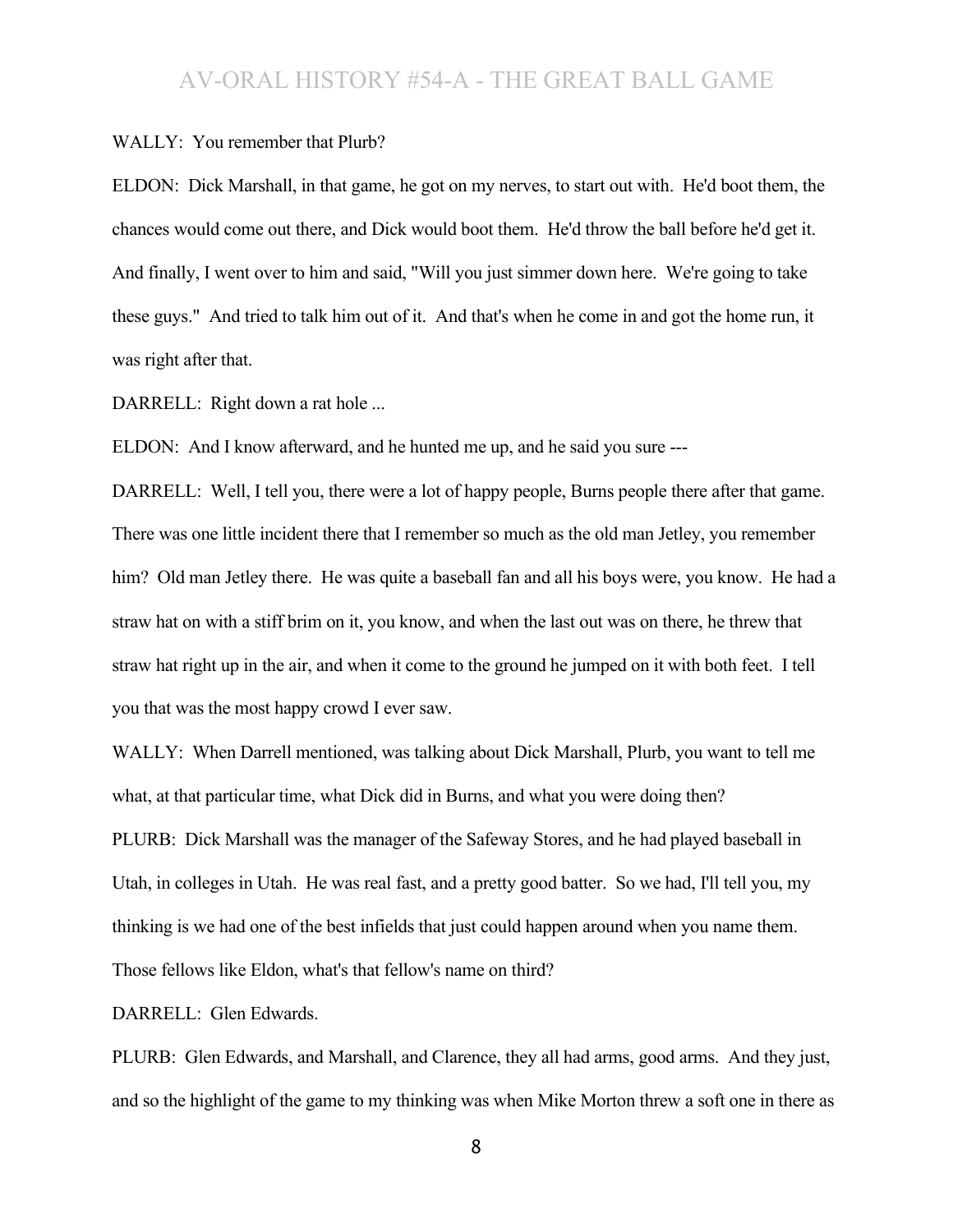he usually does. That fellow nicked the ball and rolled it out to him, and scooped it up to third baseman, the third baseman to the second baseman, and the second baseman to the first, and three men were down. The only triple play that I ever saw in my life. And one of the highlights of that ball game. And every time it's mentioned I always think of that triple play. So this to me, set our crowd wild, they just stormed. And the manager of the Bend Elks came to them in the huddle and he said, "You guys think you are playing a bunch of hicks," but he said, "you better get going!" So they said, well some of them said, "Oh well, we will score fifty runs now this time. They will never get us out." But it didn't work that way. Finally, beat them 5 to 4.

MARCUS: Well Tiller, you made a spectacular catch. You have told me about it, out there in center field. Tell us about that one.

PLURB: Well, it seemed like that long toward the end of the game, or maybe the end of the game. My recollection isn't too clear on it. But I had to come in hard and fast to get it. It seems like that ball was just dancing in the air, and I run just as hard as I could go, but I brought it in. So this was sort of a highlight for me, too.

MARCUS: You picked it kind of out of a cow track out there, I think you told me.

PLURB: The ground was all rough, and every time you was, you know, running hard like that you couldn't tell where that ball was going to be, but we got it. And the town just went wild, as Wally has said in that report. A lot of the fellows, some of the fellows had to borrow some money to go home on, they lost all they had.

CLARENCE: There was a lot of money to get out of town.

WALLY: Well Pluribus, you know what a fine in-field they had, and actually Ernest was in the battery with Morton, and Ernest Musick, but also had a good outfield because Tiller and Darrell both had good speed, and both got good jumps on the ball, I mean in the outfield. And Hagey, to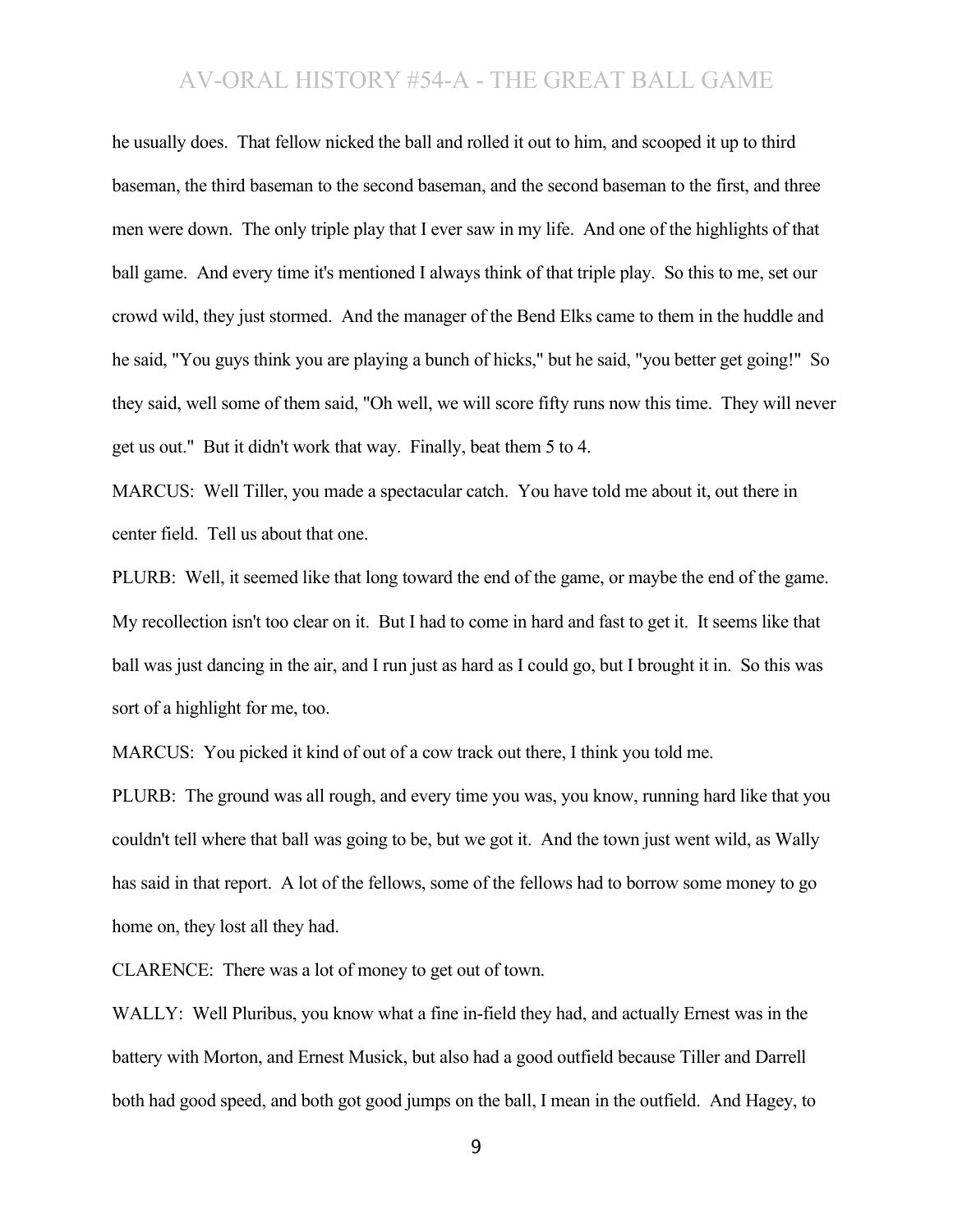get it when he got it, that was a good outfield. I mean they covered a lot of ground. And as I say Plurb and Darrell both had good speed in the outfield, and they covered a lot of ground. That was a pretty well balanced ball club all the way around. There wasn't any weaknesses in it.

Eldon had a terrific arm, you know, a terrific arm as we have mentioned. But at that time, I mean when Dick Marshall was manager of Safeway, and Plurb Tiller was assistant manager of Safeway at that particular time.

MARCUS: Wally, tell us a little something about Mike Morton. He was the most deceiving pitcher I think any of us ever tried to hit.

WALLY: I think that Darrell and these fellows can tell you more about Morton's pitching than I ever could, so I'll let him ---

MARCUS: Well I never hit him when I played against him. So who wants to talk about him? DARRELL: Always to my notion he was a good one-team pitcher, now I'll tell you. Hardly anybody could hit old Mike for one game. But after you played against him for a while, you got to know what he was throwing. But against Bend, they were used to the fastball pitchers from down in the valley. Here he had a big old ... curve, you know, a slow ball. And they'd get up there and they would strike at it before it ever got to the plate, you know. And then after he got two strikes on them there, then he'd wind up with an underhander, you know, and come right up and go down, you know, and a fastball, and there they were standing looking at it when it went over the plate. But of course, Bend had an excuse for that, because they said we got him in from the Chicago White Sox, because he wore a pair of, or Red Sox, yeah, because he wore a pair of red socks out there, and we imported him to pitch for them that day. But Mike was a, of course beyond his prime, all of that, but he was a pretty smart old pitcher.

MARCUS: What was his baseball career? Does anybody know?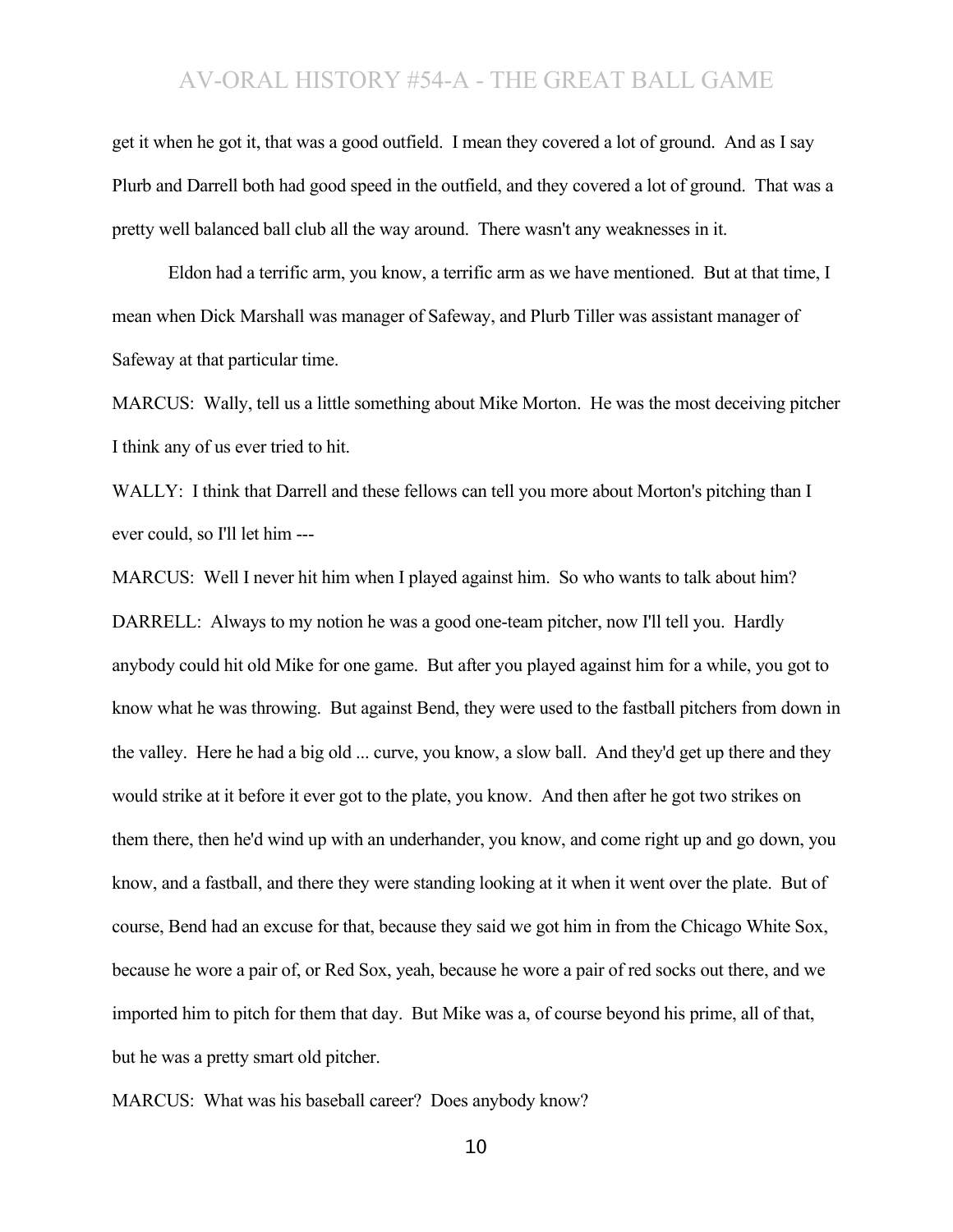#### DARRELL: I never knew.

PLURB: It was rumored that he played semi-pro back in the east, all right. You could tell that he had because he was a heady old fellow. That's what got him by, really. He was a great asset. He was the depot agent at Crane, Oregon when that ball game was played.

DARRELL: That's right, he was the depot agent.

CLARENCE: That's right, he was the depot agent. Well, let me say something about Morton. Morton, the pitcher, was 38 years old, and Musick the catcher, was 44. And I had caught Morton a good deal before this, during most of these playing, and Morton had the best control of any pitcher that I ever caught with. And I caught, played baseball from 1906 to 1932, except maybe three or four years out of that. He had perfect control, and a good delivery, fast delivery. And the other thing, before I forget about it, when I got that, scored that winning run, B. B. Clark who had wagered most of the money in the game, run in and kissed me when I come --- And that was true! ELDON: Just before Marshall got that home run, is when I told him to settle down. And the next guy knocked one out to me, and it was one of these ground huggers. And I made up my mind that I was going to get that ball if it was the last damn thing. I stooped down and picked it up, and shot it to Dick, and he shot her to first and we got a double. And they came back in and that's when old Dick picked up and knocked his home run. Now it's just how those damn things break.

CLARENCE: Let me say one more thing while ---

PLURB: While he is thinking, maybe we can talk about something else. I don't think that anybody that knew anything about that ball game ever heard the town go so wild as they did after that. They fell down out of those stands, what we had there, and my family was uptown, and they could hear this screaming clear uptown. And they knew by that, that we must have won the ball game. And so each of the players got their cut of the \$500 purse, which was 70 percent to the winner, and 30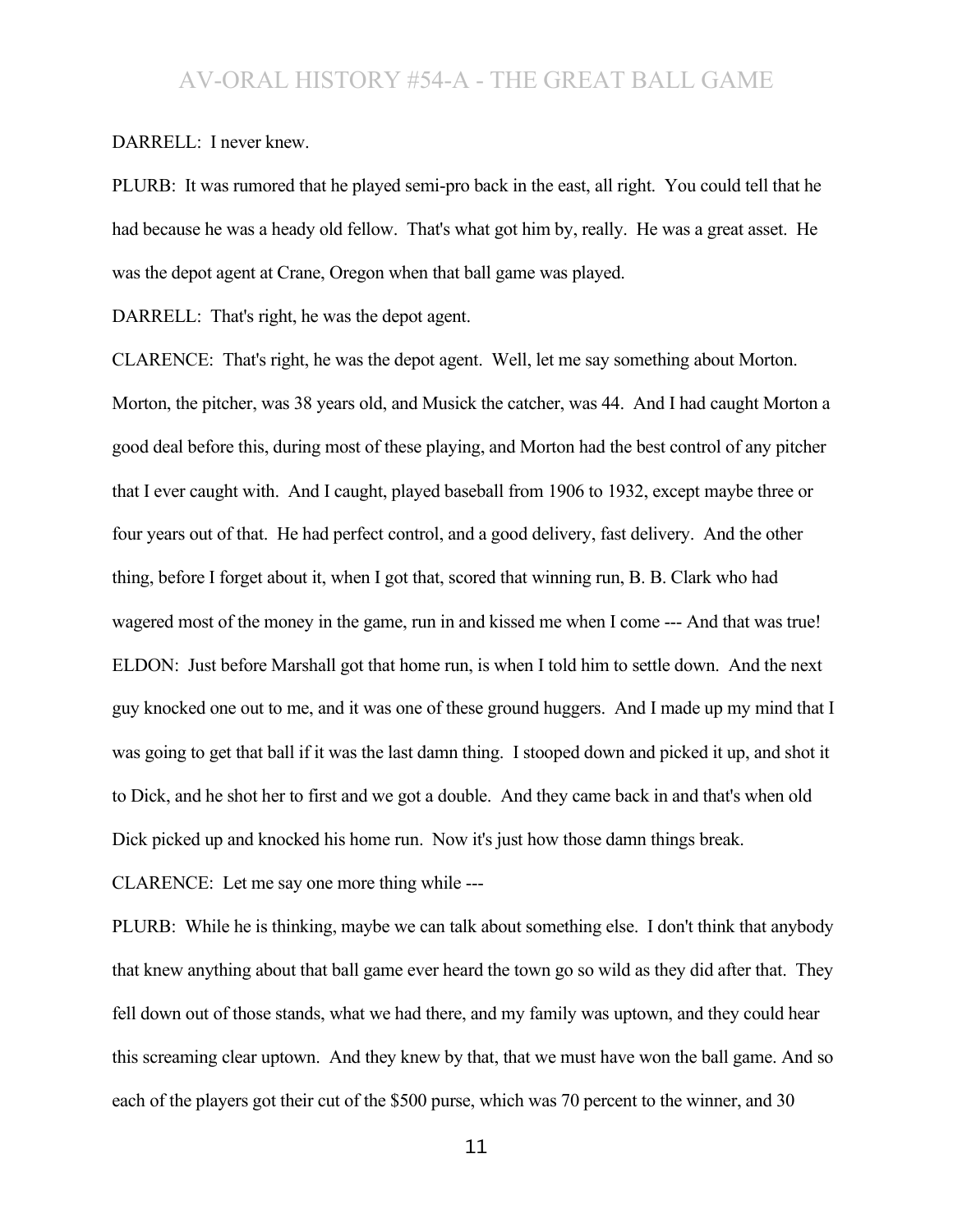percent to the loser. So the town really went wild that night after that ball game. Did you think of what you was going to say, Clarence?

CLARENCE: Uh-huh. Outstanding was this Edwards at third, and Sitz at shortstop, and Marshall at second. There were several double plays, and along with those made, and there wasn't, not an overthrow to first base. Some of them was scared all the time. But they was right in there. One or two was a little high, but perfect plays by that infield is what won that game for the Burns from the Elks. No errors.

MARCUS: There was no errors played on you folks ... played a perfect game.

WALLY: Bend made the errors.

DARRELL: Who was the telephone operator at that time? (Note: Herbert Graves was the telephone operator, according to Wallace Welcome.) ... Anyway, Sadie was setting; they lived right in the Foley house there. And she was setting in the car with them there, and he said, "I'll never go to a ball game with her again. She might beat me to death." ... Well, he married Roselle Graves.

PLURB: Well, we talk about the different plays and the outstanding plays, but we'll have to admit, and I think all of us do, that we were up against one of the toughest pitchers we ever faced. Lefty [Curly] Fuller came down from beating the champions of the Columbia League, I think it was 7 to 4, and he struck out 17 men or something like that. And they, or whatever it was, he was really on top. For my part, I just couldn't touch him. I almost got a Texas leaguer, but the guy got the ball. But he sure made me look silly the first time I was up.

DARRELL: A left-hander, he was pretty hard to cope with.

WALLY: Yeah, that was the best ball team Bend ever had by far. And some of them were imported, you know.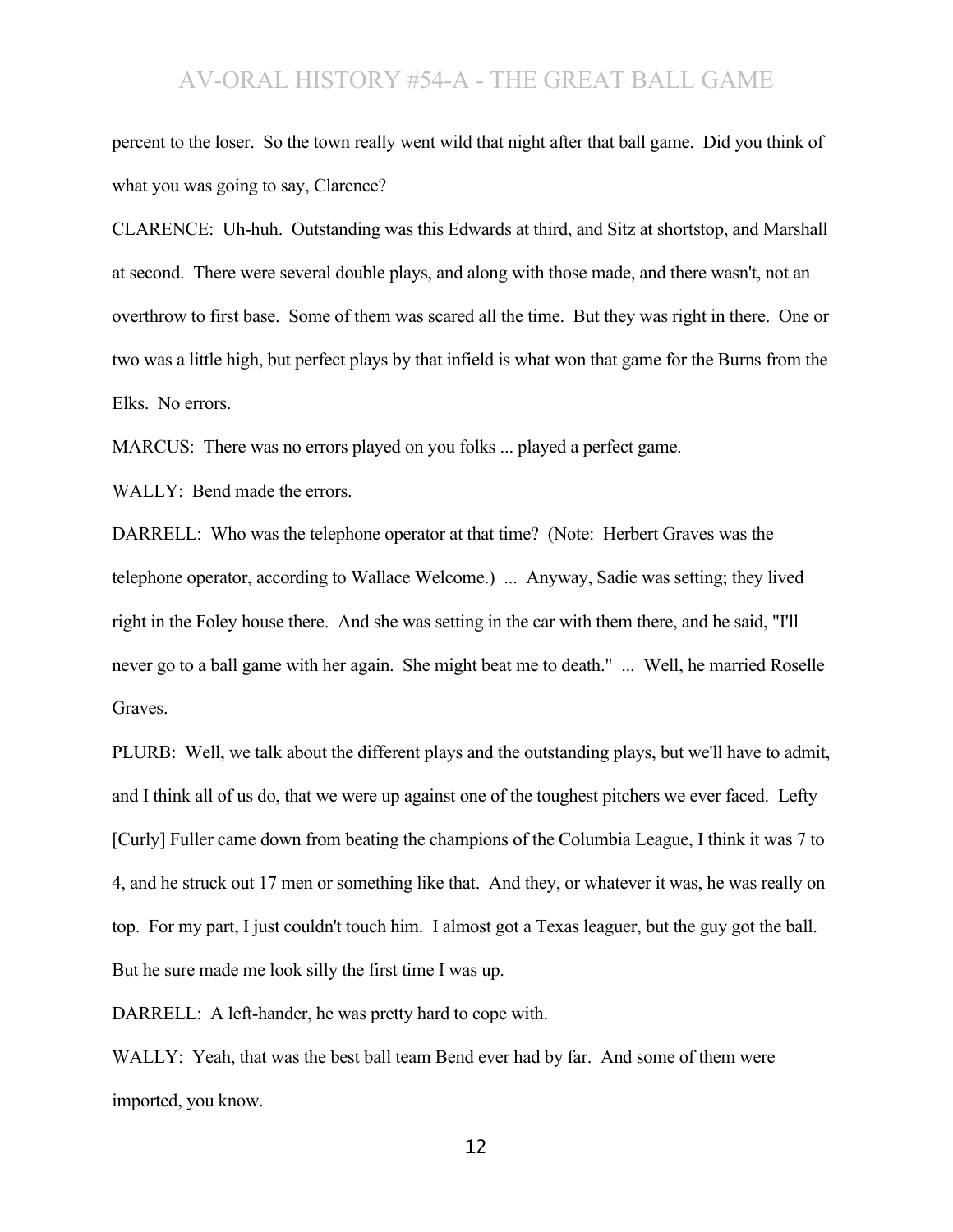DARRELL: Oh, most all of them were. Paid players, they were all paid players. They got jobs in colleges, and Portland high schools and places like ---

WALLY: But I think that game, there has never been another game in Burns with that much excitement.

MARCUS: Well, there has never been a better Burns ---

WALLY: Or that many good ballplayers.

DARRELL: I don't think we ever lost a game that year. We played, of course, we didn't play any, you know, professional teams like that. But we played Grant County several times, and I don't remember, I remember John Day and different one, I don't remember now just who all.

WALLY: Drewsey.

DARRELL: Well we played all those small towns.

MARCUS: Plurb, where did you play most of your ball at, while you were in school?

PLURB: I really, when I was school age, why we moved away from civilization and went down into southeast Missouri. And when I came out of there I came out with Malaria Fever. And it took me about two years to get my feet back on the ground. And by that time we had left Missouri and came to Idaho, and I never returned to school. So most of my ball playing was right here in Burns. MARCUS: Well you learned most of it right here then. You hadn't been here long then either, in '26?

PLURB: Not, just a year, '25 I came.

MARCUS: Where did you play, Eldon?

ELDON: Emmett, Idaho, ... about two years is all I had down there until I come up here.

MARCUS: I know where Darrell got his.

DARRELL: I'd never played but one year in high school until I come here.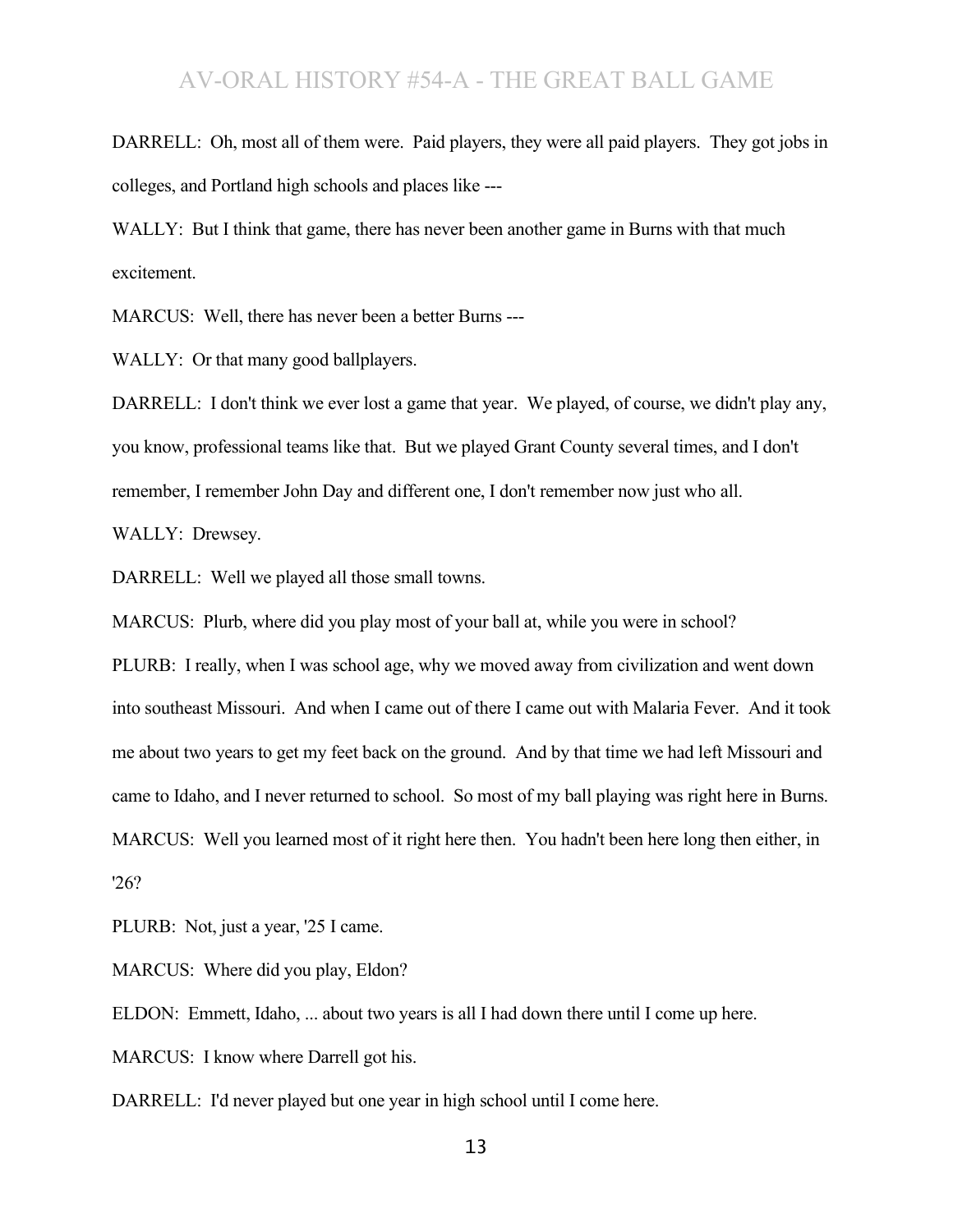MARCUS: Yeah, you got it right here in Harney County.

DARRELL: Yeah, that's right. Long years ago. Remember old Bill Gould?

WALLY: He was playing for the single men when they played the married men.

DARRELL: That's right, I was playing for the single men. ...

MARCUS: I think I heard Clarence Young say here the other day that Bill Gould was the best pitcher he ever saw in his life. Is that right?

CLARENCE: One of them. I caught him the first game I ever played in 1902. And the big kids and the little kids was mixed up and played.

DARRELL: I don't know whether we ever played Catlow Valley or not. I don't think Burns did.

WALLY: Burns, in 1916, yeah they did.

DARRELL: Back in there I think they did. But you know that Catlow Valley, they had a good ball team.

WALLY: And my uncle played, Pat Donegan.

MARCUS: Used to play with him at Frenchglen.

ELDON: Yeah, they had some; they beat Burns over the Fourth of July 1916. Charlie Reed.

WALLY: Sunset had a ball club.

CLARENCE: Yeah, they had a good team, that Sunset team.

WALLY: You think of Sunset now, out there in Catlow, you don't think of there was anyone ever out there. I think Charlie Reed pitched for Sunset too, didn't he?

DARRELL: Yeah, Charlie Reed was a pretty fair pitcher.

MARCUS: He didn't weigh a hundred pounds.

CLARENCE: He knew the game. Charlie Reed knew the game. And that Dawson, from over there in Drewsey, he was a catcher too. He had lots of confidence.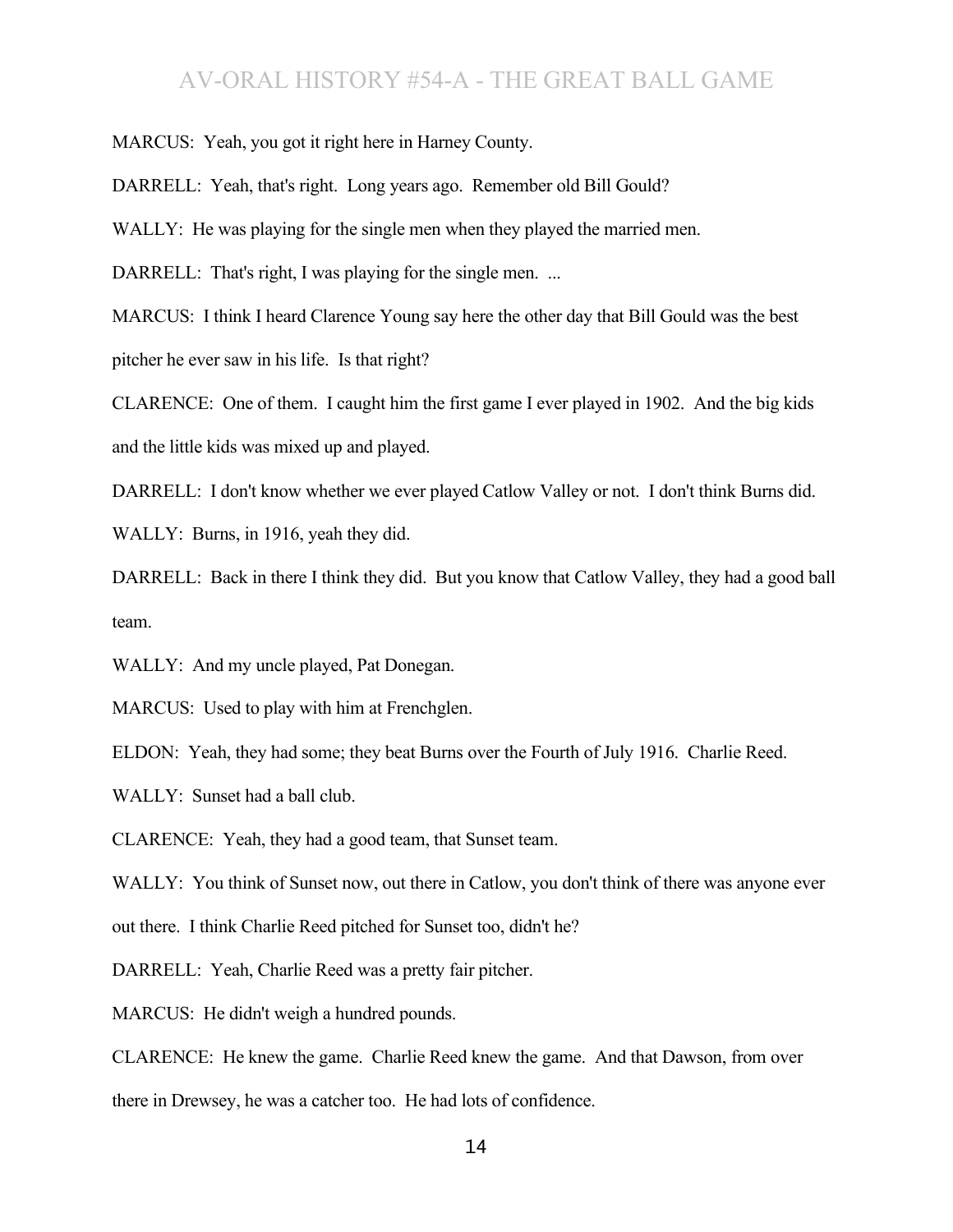MARCUS: The Jetley boys were good ballplayers.

CLARENCE: Yeah. Hans was really the best player in the Jetleys.

...

WALLY: I remember one game when the Young's, and Clarence was here. I remember Bill and Clarence, and Jim were playing. And they was one fielder short, and his kid brother Joe, they put him out here. You remember that? Down at the old fairgrounds. And Joe was just a kid, and someone hadn't showed up, and Joe played a couple of innings. Bill left that same year. In fact, Bill was catching that year, I think.

DARRELL: Well, we had a lot of fun.

MARCUS: Well, Clarence told me not long ago, about a trip over to, I think, Prairie City to play a game of ball with Baker, I think. Tell us about that. You had a little trouble getting over there as I remember the story, Clarence.

CLARENCE: In 1911 they had a tournament in Prairie City, a three way, Burns, Prairie City, Sumpter. And it was in September right after this Tri-State League closed, and Sumpter had all the players from out of that Tri-State League. And Prairie had two of their local men, and the rest of them was out of the Tri-State League. And Burns went over with all local men. And at that time, Bill Gould was our pitcher, the only pitcher we had, and we played Prairie the first game.

The game stood 3 to 1, up to the ninth inning. And in the first of the ninth, the first man, first hitter in the Prairie team, stepped into the ball and got first base on a hit by a pitched ball. Come a big argument about him ducking into the ball, but the umpire didn't see it that way. Well, the next man got a hit and that put two men on bases, and the top of their, the second man up. Well, he hit a foul ball, and anyway, and had two strikes on him, and he finally hit a ball on the right field line. It was foul by ten feet, and the umpire called it a safe ball. We stopped and argued there for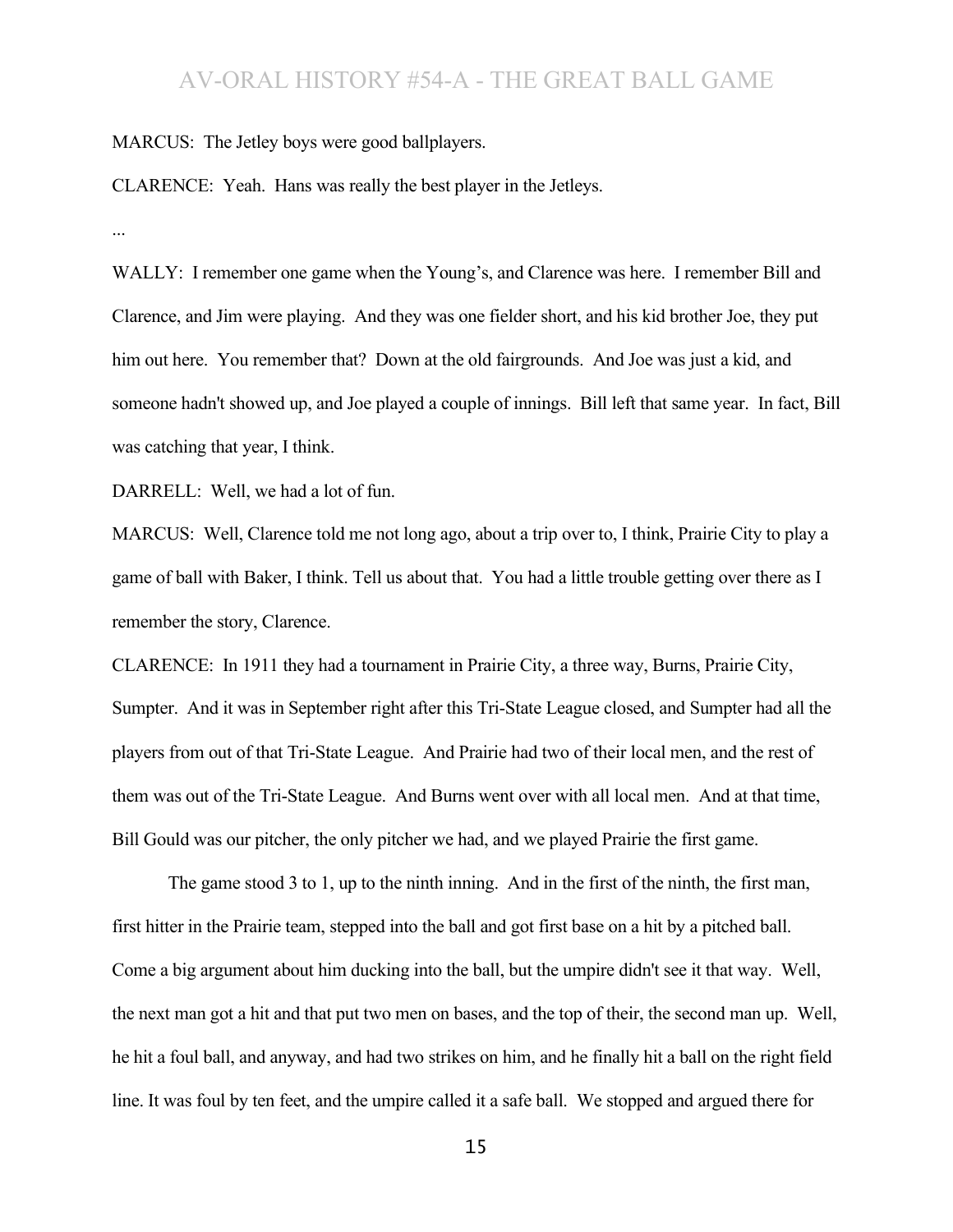about ten minutes, but there was no changing the verdict. It was a fair ball.

Well, we finally got one man out and I think bases were loaded. Next batter, he hit a ball out in the front of the plate about two feet. Of course, it was a little dusty around there. Musick picked up the ball and threw it to first base, and got a double play. The umpire called it a foul ball. There went another beef for half an hour. And finally, they got a strike or two on him and the man up got a hit and scored those three men and beat us.

Well, the next day Sumpter and Prairie played. Practically all were professional men. They was playing in the Tri-State League, most all of them. Some of them played professional ball with Portland. They had a catcher and pitcher out of a Portland team. Well anyway, Sumpter beat Prairie 3 to 1, and it was up to --- And we played the Sumpter team and they beat us 5 to 3. And I don't recall any difficulties about those games. We got another umpire.

MARCUS: Well, Clarence, you had quite a little trip over there, didn't you?

CLARENCE: Yes, in those days we had the cars, and it took all day to go to Prairie City. Of course, the two cars that went ahead, they got over pretty well. But the group I was in, five of us, four of us and the driver, an old car from Burns Garage, and it had ten blowouts. And I was the biggest man there, and I done most all of the pumping, pumping those tires up. We left here at 6 o'clock in the morning, and we never got to Prairie until 10 o'clock that night. And my hands had so many blisters on them, every time the ball hit my hand; it'd bust a blister in those ball games. MARCUS: Clarence and I had dinner together the other day, and he was telling me about that. I thought that was pretty good history in its self. You darn right.

CLARENCE: Well, Burns started to play ball, they kind of quit there in about 1902 for a year or two, until Sunset Valley come in. That would be in 1907, I believe. Early spring there, and these homesteaders were all ballplayers from the middle states, and throughout the whole country,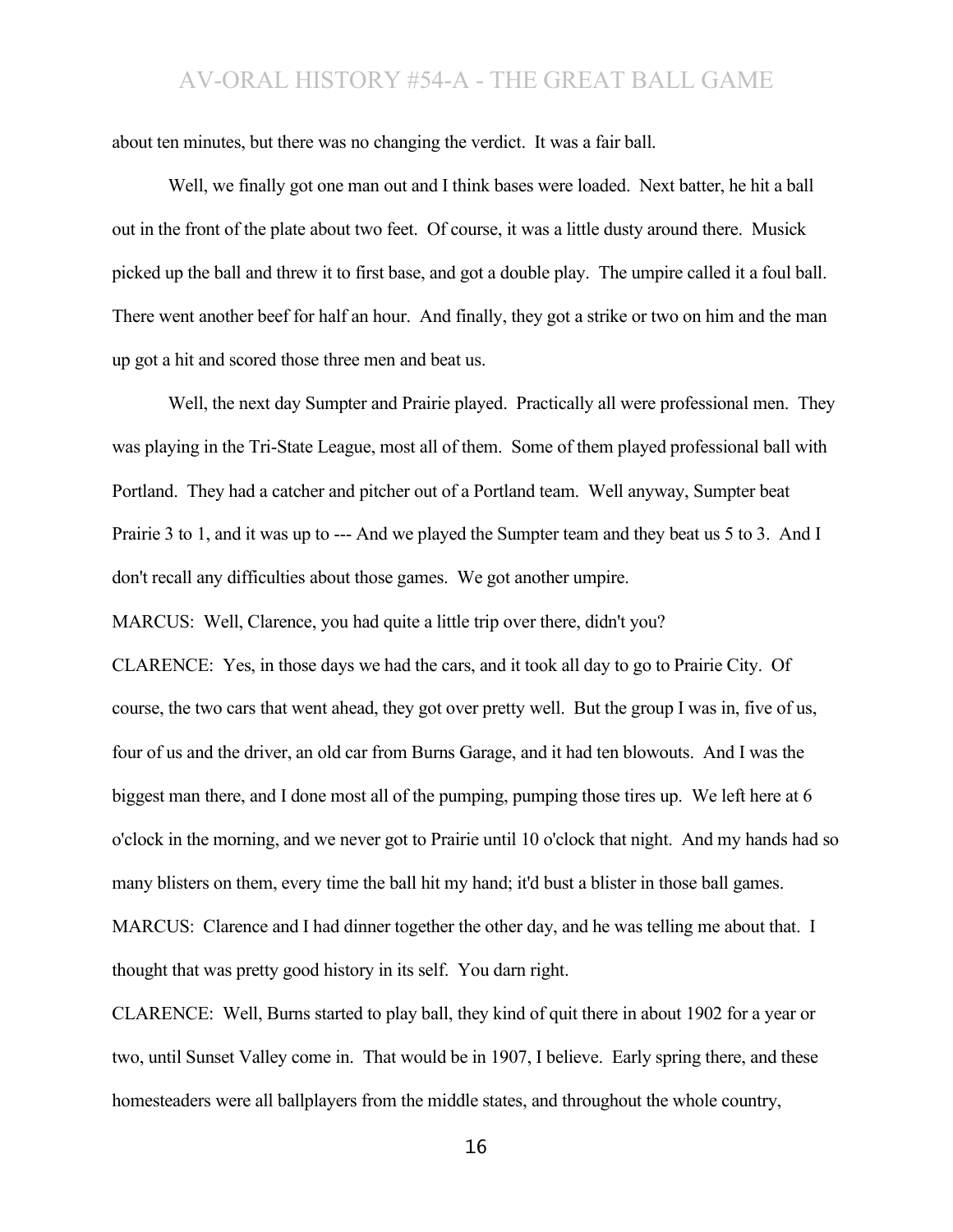coming in here homesteading. And they was playing ball there in the sunshine, and they was looking for somebody to play ball. They come up here, "What's the matter, ain't Burns got a ball team?" Well we finally told them to come up and we'd get a, we'd have a ball game. So there was a bunch of us kids in high school been playing a little ball. So they came up there and they beat us. Then they wanted us to come down there. So the old ballplayers all got out and practiced a little bit, and went down in Catlow, or I mean Sunset Valley. And the Sunset team, a bunch of homesteaders, beat the old players. And so we come back to Burns again, had another game, and I believe Burns won that game. Most of these young kids on the team didn't play, most all the old has-beens and the old boys. Well then we went down to Sunset again for another game, and one of these young fellows that went with them as a sub --- So this team ... the Sunset team was one man short, so the manager asked if Burns would furnish the team. Yeah ... was the manager. Says, "Yeah, we've got four or five, we'll let you have one." Pointed to me, he said, "You can have this man, he's a pretty good ballplayer." And so the score was 8 to 7, in favor of Burns in the ninth inning. So last half of the ninth, and two of their men got up, got on base, one on second and one on first, and I come to the bat. And I don't know, had one or two strikes on me, and I swung at one, and hit it out over the left fielder for a home run. They won the game. After that, I never played on any other team, just the Burns team.

MARCUS: They didn't give you away after that, Clarence. Where did you play in Sunset? CLARENCE: Well right over, just to the foot of the hill, the old road. Where the old road, just out in there a ways, out in that greasewood, or salt grass flat. And down in there, they had bleachers and played in there. I played in there, oh a couple of seasons, I guess. We used to play Harney. Harney had a pretty good ball team. Harney beat us in 1908, up there. I think that was the only time though they ever beat us, ... They had a pretty good team then. Had those two, I can't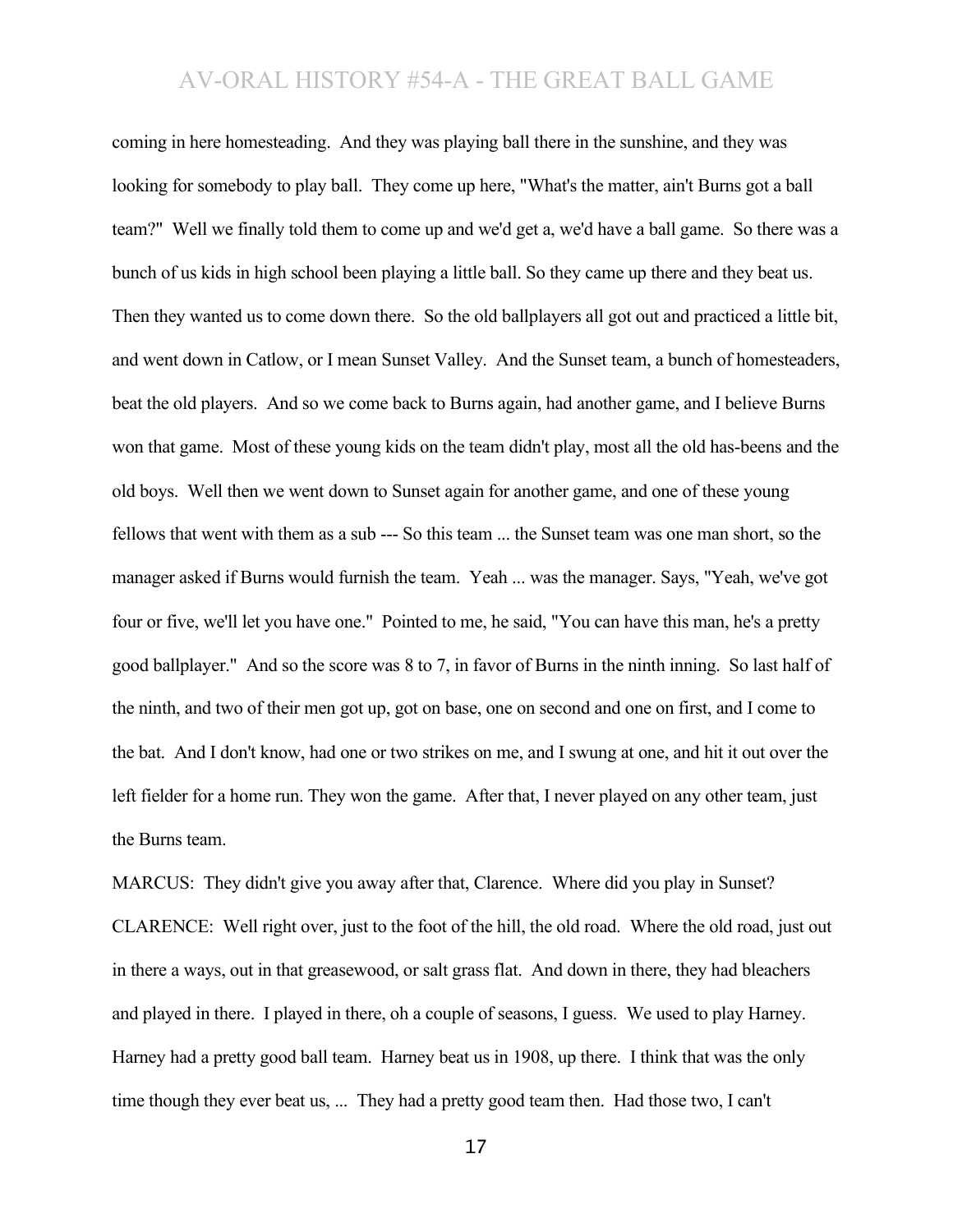remember those names. Two brothers homesteaded out there in the valley, towards the east side there.

ELDON: East side of the valley?

CLARENCE: Yeah.

ELDON: Was it Jones?

CLARENCE: Jones and there was Holmes. The fellow, a kid named Holmes, you remember him, don't you? He was a natural ball player, played the outfield. Bonneville --- he was a professional. ELDON: I wonder who caught him?

CLARENCE: Oh a fellow named Sullivan.

DARRELL: (Reminisces)

MARCUS: Well that was quite a pastime in those days. Baseball, racing once in a while, and go to a dance, and that was about the size of the entertainment. You didn't have radio and TV, and all that.

DARRELL: Ball games about every Sunday, and horse racing was about all you had. A few house warmings around different places.

MARCUS: It just doesn't seem possible; you pass through the country now, to think that there was people who were capable of playing the ball that we've been talking about, to live in the outlying areas of Harney County.

DARRELL: Well, they was mostly outsiders.

MARCUS: Yeah, they came in, but there is certainly no evidence of them anymore.

ELDON: Clarence was speaking about those two fellows; it was Dillons, Jerry, and Jim. When those fellows come to the country, they worked for my dad. He was the first guy they ever worked for in Harney County. And every year when it came haying time, why somebody would come and